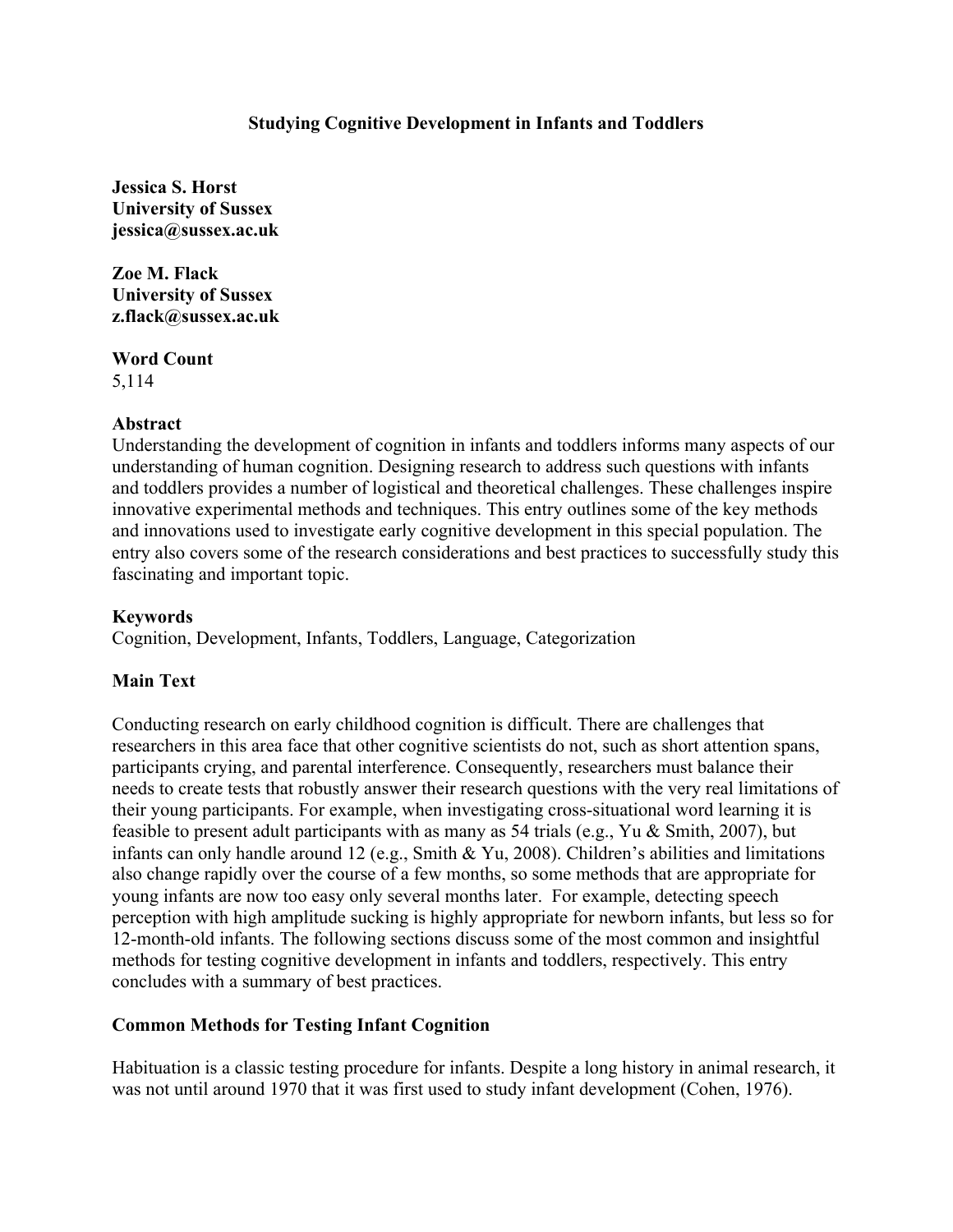Habituation techniques have been commonly used in categorization studies (see Categorization in infancy, wecad00138). In this procedure infants are presented with a sequence of images (or videos) and the amount of time they look at these images is recorded. Stimuli are typically one at a time on a central screen in front of the infant. In some cases infants are shown one item repeatedly, in others they are shown multiple items across trials from the same category. With successive presentations infants' looking time reduces. Once their looking time is past a threshold (typically less than 50% of the looking time they accumulated on the initial trials), they are considered to have habituated. At this point, a test phase begins where they are shown something new. If infants can detect a difference between this new stimulus and what they were exposed to before they should "recover" and look longer again, that is, they should dishabituate.

Habituation tasks are controlled by a computer, so that the operator is "blind" or unaware of the exact stimulus being displayed. This is achieved by having the operator only use the keyboard to indicate looking times and the computer automatically advancing the trials and also moving on to the test phase when the habitation criterion is reached. Computer programs like Habit 2 will also continue to a new trial when the infant looks away for a set amount of the time that the researcher enters into the program when setting up the experiment. To regain infants' attention to the screen at the start of the next trial an "attention getter" is displayed. The best attention getters are dynamic and include sound. Common attention getters include faces of giggling babies and shapes that loom with fun noises like chimes or bicycle bells. The computer operator is often sitting behind a curtain and observing the infant through closed-circuit television (CCTV), which also ensures he/she does not see the displayed stimulus.

Habituation procedures can use a fixed window, where researchers take the amount of time infants look at the stimulus in a set of trials, for example, trials 5-8, and compare that to their looking in the initial window (i.e., trials 1-4). If the looking time on trials 5-8 is larger than 50% of the looking in the initial window, then trials 9-12 are presented and compared to the initial window, and so forth. Another option is a sliding window, for instance comparing trials 5- 8 to the initial window, then trials 6-9, then trials 7-10 and so forth.

It is highly common in habituation procedures for different participants to have different amounts of cumulative looking times. An infant that habituates after 8 trials will typically have viewed the stimuli for less time than an infant who does not habituate until 16 trials. Importantly, though, it is the infant's own processing speed that determines when the test phase will begin. In some cases researchers prefer familiarization procedures in which the test trial commences after a set number of trials or a pre-determined "cumulative looking criterion" is reached. These procedures ensure infants reach the test phase with very similar amount of experience, but do not control for individual differences in encoding and processing.

Preferential looking, and intermodal preferential looking (IPL), are similar to habituation in that infants are typically seated in some kind of booth and look straight ahead. "Preferential" refers to the infant's choice of what to look at: the left or right stimulus. "Intermodal preferential looking" indicates that infants are both seeing and hearing stimuli, for example, seeing pictures and hearing their names. Preferential looking studies often present infants with items that differ in visual features such as color or different items from the same category or two objects and one label. The two stimuli can be shown on a large screen or on two screens with a light between the screens serving as an attention getter.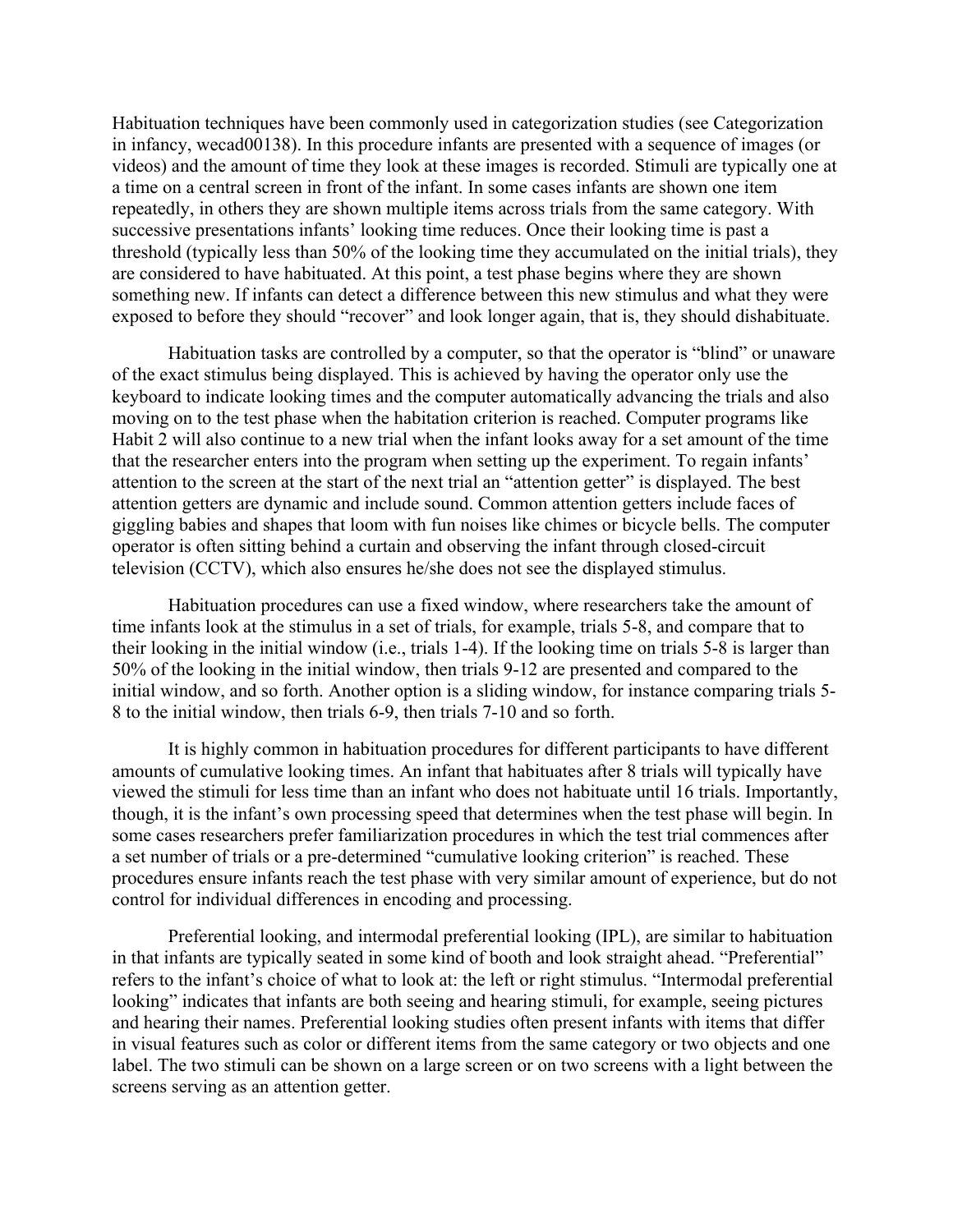Unlike habituation procedures, preferential looking procedures present infants with a set number of trials. Further, rather than comparing infant looking times across trials, in this task infants' preferences are usually calculated as the amount of time they spent looking at one item out of the total amount of time they spent looking at all of the items. Importantly, this kind of calculation takes into account that sometimes infants will look elsewhere such as at their own shoes rather than at the stimulus. So for example, using this calculation the researcher can determine infants' "novelty preference," which would be the amount of time they looked at a novel item out of the amount of time they looked at both a novel and a familiar item.

Some studies that use the intermodal preferential looking procedure employ the "switch task" (Werker, Cohen, Lloyd, Casasola, & Stager, 1998). In this task, infants or toddlers are presented with pairs of visual and auditory stimuli. For example, infants might see Object A with Sound A and Object B with Sound B. At test, the items are switched, so in this example infants would see Object A with Sound B. If infants have learned the intermodal association they should look longer to this incorrect pair than to a correct page (Object A, Sound A). Switch tasks are common in studies on early language processing, but are not exclusive to language studies.

The violation of expectancy paradigm analyzes infants' increased looking times in response to unexpected events (see Visual perception in infancy, wecad00110 for further discussion). During training children typically watch two alternating events and then at test are shown something that would appear impossible to adults. Such events typically involve an object moving behind an occluder (e.g., screen) or behind other object. For example, previous studies have shown infants events where a rabbit moved along a track and behind an occluder that contained a window in the middle. In one event the rabbit was small and should not have been tall enough to be seen through a window (expected), and in the other the rabbit was taller and should have been seen through the window as it passed, but was not (unexpected). Children looked longer at the unexpected event than the expected event, which was interpreted as evidence they understood this is an impossibility and it violated their expectation. Violation of expectancy is often used to examine infants' understanding of the physical world and simple arithmetic, although others have argued that lower-level perceptual and attentional aspects of the task could be driving the effects (e.g., Bogartz, Shinskey, & Schilling, 2000).

Infants' preferences for certain stimuli can be used to study cognitive development using other methods as well. For example, both high amplitude sucking and head-turn preference paradigms make use of children's preference to hear a particular stimulus, such as their native language or familiar words. As in preferential looking studies, this preference can be used to test if children can make distinctions between stimuli. In high amplitude sucking an initial training procedure uses operant conditioning to associate auditory stimuli with sucking on a speciallydesigned pacifier/soother. Infants' sucking amplitude then reflects their preference for the auditory stimulus: they suck more to keep hearing the auditory stimuli they prefer.

The head-turn preference procedure can be used in a similar way. Researchers can measure the direction of the head turn or the duration of the head turn. Typically, infants are trained to look in a specific direction to a toy that is activated when a particular stimulus is played. Over time, the delay before the toy is activated is increased so that the researchers can measure *anticipatory* looking. In these tasks an experimenter serves as a kind of "attention keeper": maintaining infant's looking straight ahead by showing the infant toys. The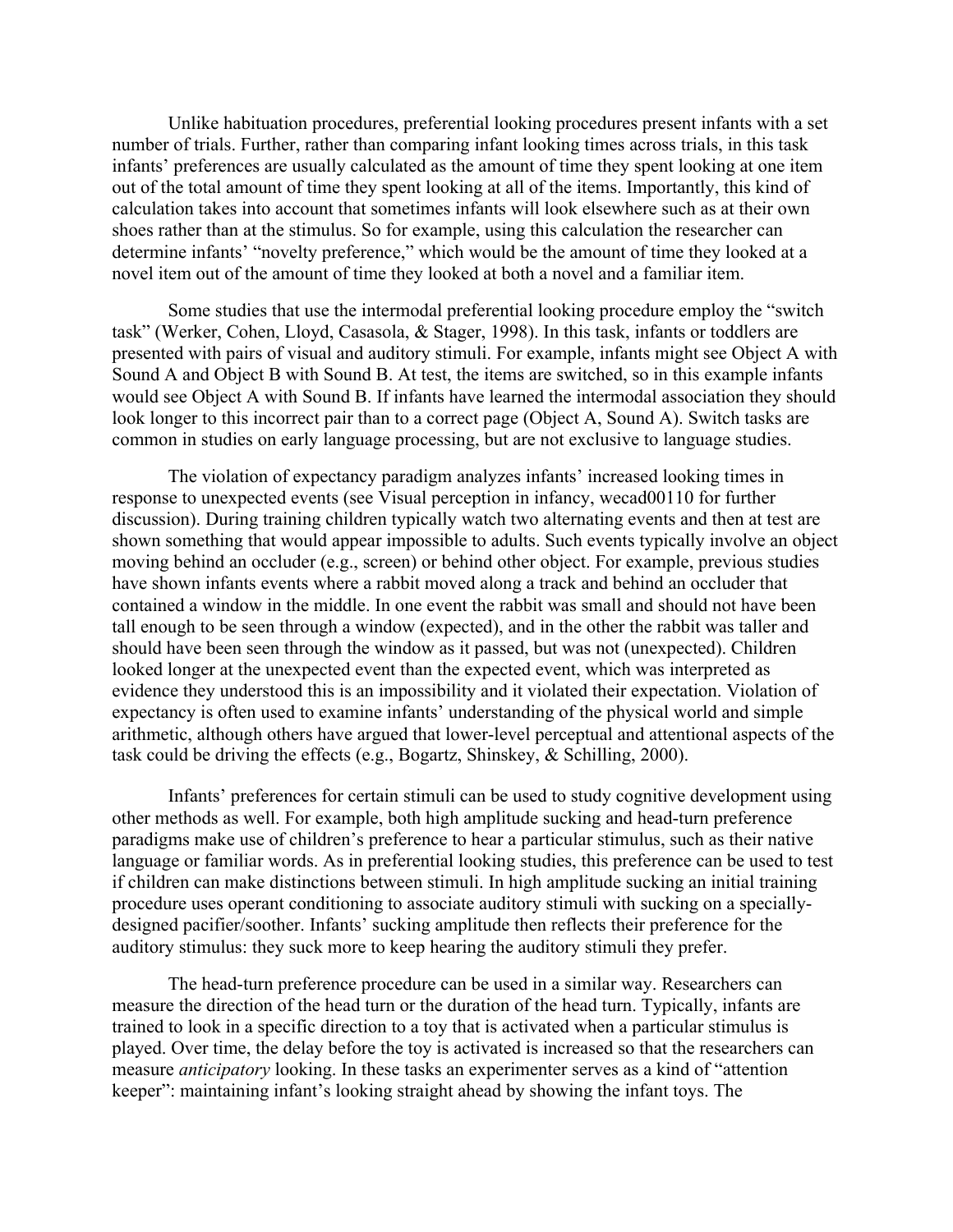experimenter should wear headphones to remain "blind" to when the infant should turn his/her head.

Looking-while-listening is a method related to preferential looking, in which young children, often toddlers, are presented with pairs of pictures, but with accompanying speech naming one of the pictures. Meticulous frame-by-frame coding of the infant's looking patterns identifies when exactly children look at the pictures. This rich data requires considerable effort to clean, code and analyze, making it rather time-consuming. However, the data show the time course of emerging comprehension in minute detail, which enables fine-grained analysis with remarkable precision. For a full description of this method, see Fernald, Zangl, Portillo, and Marchman (2008).

Eye tracking is now widely used because it also enables fine-grained analyses of how learning unfolds over time, but is much less labor-intensive to code. Early eye trackers typically required a participants' heads to remain in a fixed position, which made them unsuitable for children. However, growing commercial interest in this area, for gaming and mobile technology, as well as interest for research purposes, has led to the development of increasingly flexible solutions. For example, a variety of desktop eye-trackers can be used to track eye movements on a screen and head-mounted or wearable eye trackers such as glasses can be used to track eye movements in the real world. Most studies using eye-tracking techniques seat infants and toddlers in front of a computer screen, where images and videos are displayed. However, headmounted eye-trackers are also used to get a better sense of what children view during their everyday activities (e.g., Franchak, Kretch, Soska, & Adolph, 2011).

Eye trackers thus provide extraordinarily rich data, which can be used to identify more than just where children look. Fixations, saccades and pupil size can all be used to investigate aspects of children's developing cognition such as vision, attention and perception. Stimuli can be presented on a screen either as static or dynamic imagery. Particular areas of interest, or periods of interest can be specified during which looking measures can be collected. For example, if children were presented with two stimuli the researcher could identify each as an area of interest, and compare looking times. When accompanying audio is provided, the researcher may only be interested in looking behavior after the onset of the audio, so could specify a time window. Eye tracking studies can be affected by certain issues. For example, inaccuracies in the data can be introduced if equipment is poorly calibrated or unsuited to the planned research. Excessive movement by children can easily cause lapses in eye movement recording, which can then result in quite substantial windows of missing data. In addition the vast data captured by eye-trackers present a number of potential analytical challenges for the researcher, making the definition of a clear research objective at the outset particularly important.

Other methods have been used to investigate the brain processes associated with cognitive processing. Electrophysiological methods such as electroencephalography (EEG) can be used to measure changes in the electrical activity of the brain by placing tiny electrodes on the scalp. Using this method an 'event related potential' (ERP; a response to stimuli), can be measured, allowing us to understand a great deal about the timing of cognitive processes. Another method for examining cognitive development is near-infrared spectroscopy (NIRS). This method has advantages for infant and toddler research over more traditional imaging methods such as fMRI (functional Magnetic Resonance Imaging) and EEG/ERP. For example,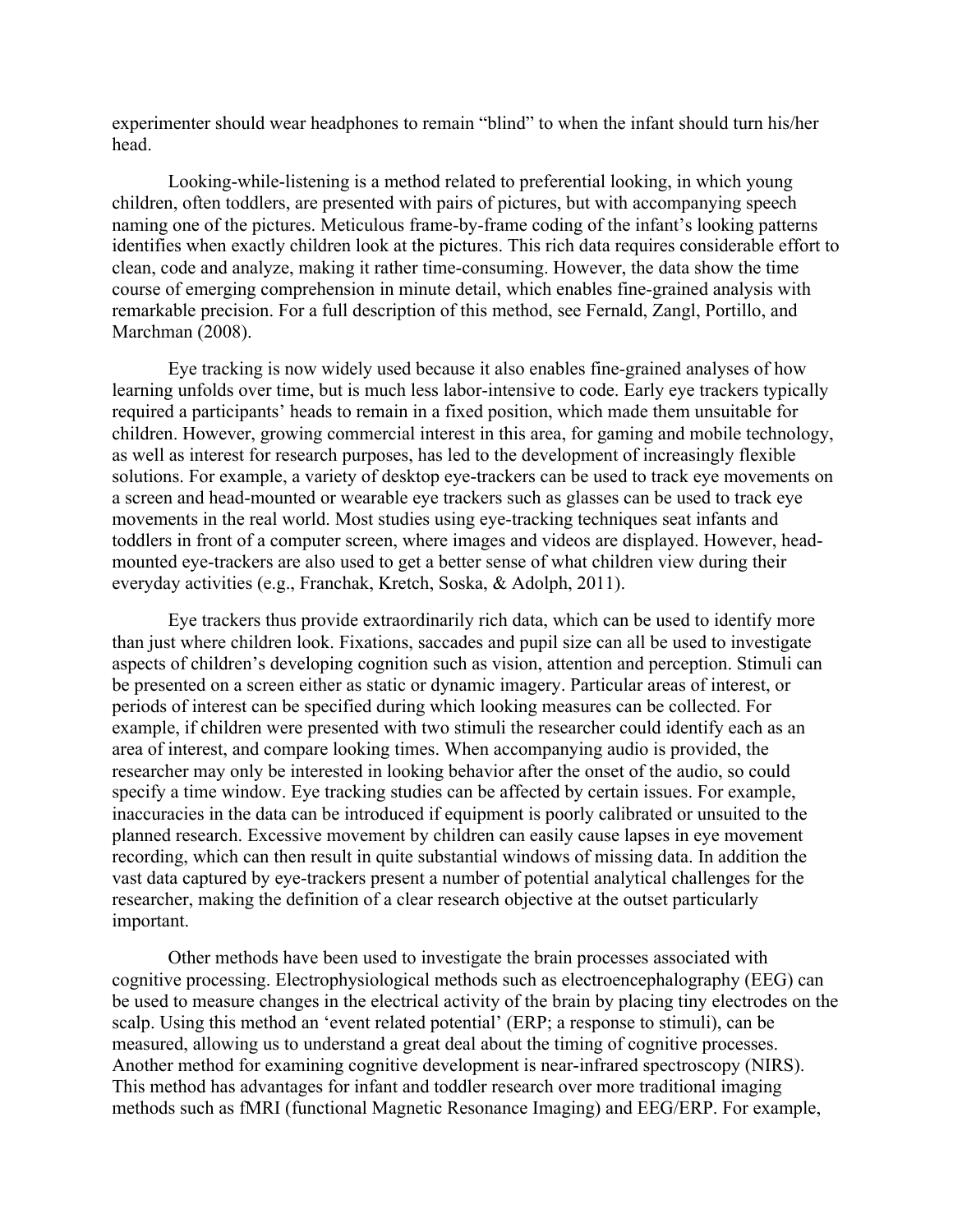NIRS is cheaper, less invasive, portable, and considered to be safer. In addition, NIRS is less perturbed by movement than other methods which makes it particularly suitable for use with infants and toddlers. Near-infrared light is used to measure changes in oxygenation in hemoglobin levels, which in turn can be used to map the brain with a good level of both spatial and temporal resolution (Minagawa-Kawai, Mori, Hebden, & Dupoux, 2008). Since its arrival, NIRS has been used to investigate infant cognitive development in topics such as face, object and language processing.

#### **Common Methods for Testing Toddler Cognition**

As children age, experimental tasks begin to introduce manual responses by asking children to point to, take or simply play with objects. The object examining task is a very similar to preferential looking tasks in design, but allows children to be more active (Oakes, Madole, & Cohen, 1991). In this task, infants are presented with toys to look at and examine, for example dogs and horses (Kovack-Lesh & Oakes, 2007), rather than images. Researchers review video footage to measure the amount of time infants spend looking at and engaging with the objects. They take one pass of the video footage to measure the examination time for the first object. Then they take another pass of the footage for the second object. In this way, novelty preference or other scores can be calculated as they are in preferential looking and familiarization tasks.

Sequential touching is a similar method except that toddlers are presented with several items at once, typically eight; four objects from each of two categories, for a short period of time, e.g., 2 minutes. For example, infants may be presented with animals and vehicles, balls and blocks or dogs and horses. For this task, the order or sequence in which objects are touched is the critical measure, and from this sequence mean run lengths (MRL) are calculated. A MRL is calculated for each categorical contrast (e.g., animals versus vehicles) by dividing the total number of touches by the number of "runs" or sequences in which all of the touches are to the same category (e.g., three touches to animals would be a run of 3). The MRL is then compared to a level of chance, unique to each total number of touches, based on Monte Carlo simulations (Mandler, Fivush, & Reznick, 1987).

The difficulty with sequential touching studies is that they are highly laborious to code; it takes on average 45 minutes to code 10 minutes of sequential touching footage. In addition, like habituation, children in the same study may end with vastly different levels of experience, some toddlers may touch only some of the objects while others may touch all of objects, some toddlers may make very few touches (e.g., 5) while others make many (e.g., 30). Objects are routinely dropped and thrown in this task and the researchers must reach a consensus on whether or not to include such touches and how to score them.

Looking tasks including habituation and preferential looking, object examining or sequential touching tasks can lead to high attrition rates when testing toddlers. This high attrition rate suggests these tasks may not be the most appropriate testing methods for toddlers. Many studies with toddlers include forced-choice trials with objects or pictures. On forced-choice trials children are presented with two or more objects or pictures and they are asked to choose one of them by choosing the object they like the best, choosing the object that is most like another item or choosing the object that they are in the process of associating with a particular name (e.g., "get the blicket"). Forced-choice trials are especially common in studies that examine mutual exclusivity and word learning biases. They are highly enjoyable and children complete them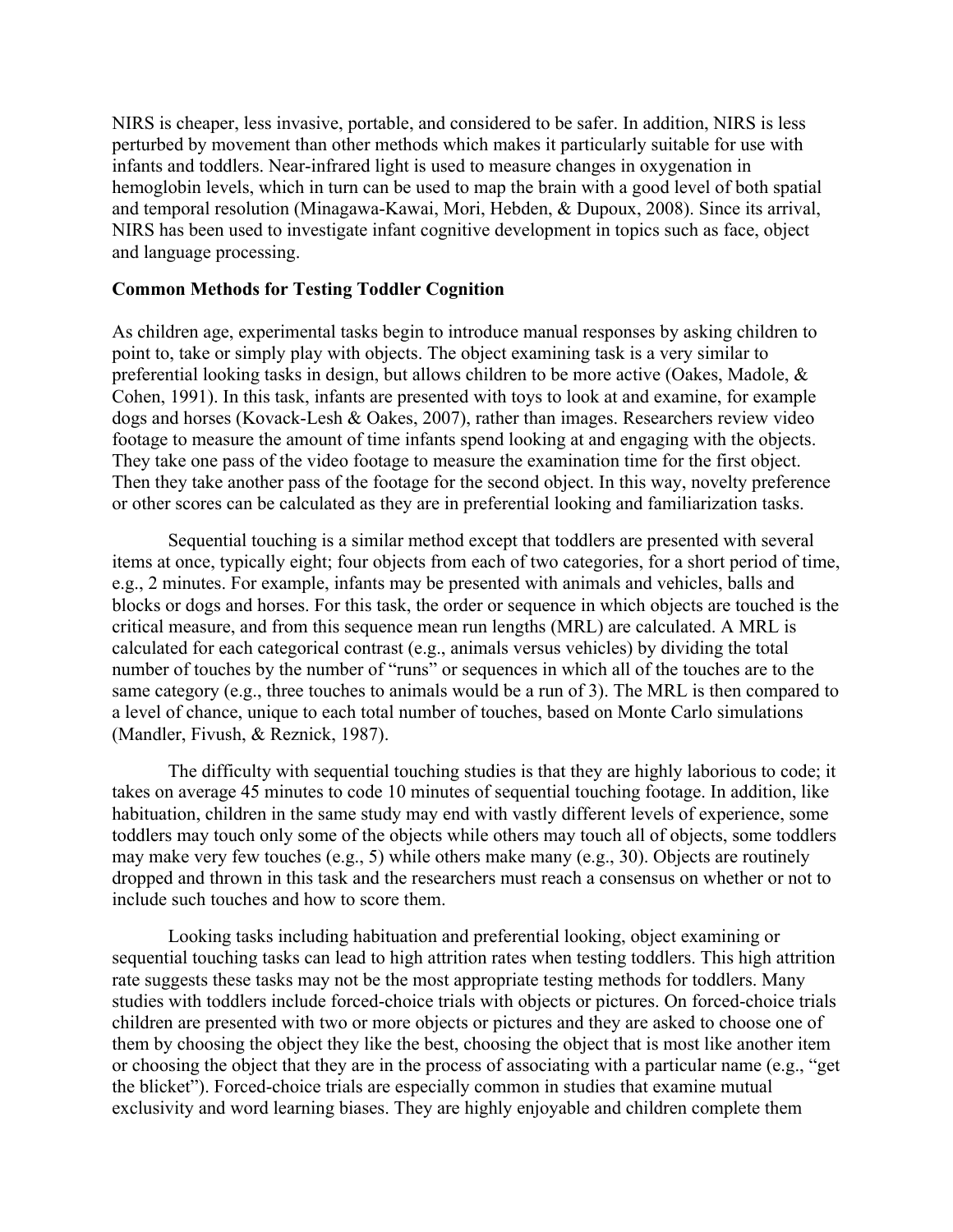effortlessly, however, because of the ease of these tasks for children, we are at risk of overestimating children's competency.

Critically, the exact wording that experimenters use in these kind of tasks can matter, for example, it is easier for children to grab an object and keep it for themselves, than to pass the object back to the experimenter—especially when the object is something novel and exciting to touch and explore themselves. So in this case, asking them to, for example, "get the w. easier than for example, "give me the \_\_\_\_\_". In addition, the kinds of syntax used also influence infants' behavior in the task, as can the number of objects to choose from and even the infant's posture.

Once children are a little older, and can nod or shake their head, or give yes or no responses, it is possible to ask children yes/no questions, for example to show them an object and ask "is this a <sup>2"</sup> to allow children to indicate whether they believe the object is called by that name. However, for young children the data obtained from yes/no tasks differs from the data from forced-choice tasks (Samuelson, Schutte, & Horst, 2009) and children under 4 years of age are biased to answer yes (Heather Fritzley  $&$  Lee, 2003). Language comprehension precedes production (Caselli, Rinaldi, Stefanini, & Volterra, 2012) and it can be difficult for children to articulate their responses. Studies that ask children to produce novel words often end up with close to floor level responses.

Because production and verbal responses are more difficult than simply choosing objects, researchers have recently developed the dot task (originally called the spatially-supported name recognition task (Gordon & McGregor, 2014)). In this task children are presented with a piece of paper that includes a series of dots and the experimenter points to each dot in turn and says a corresponding name such as *dorb* or *zinnip*. Then children are asked to point to the name of an object and point to the dot that was associated with that name. This task allows children to respond based on recognition rather than recall, which is more comparable to other tasks.

#### **Research Considerations**

Like all psychological experiments, the precise stimuli used matter in research on early cognitive development. Researchers have found relatively low-level differences in stimuli can have profound effects on children's responses, for example, changes in vowel sounds, background color or inter-trial interval. In addition, infants' and toddlers' test performance is highly susceptible to interference from previous experience. For example, children's performance may change depending on what they chose on previous trials, the order in which the items were presented, pre-exposure to the items, and any exposure they may have had at home. Thus, care should be taken to control for stimuli, exposure and presentation. Overall, stimuli should also be chosen specifically for the target age group and real objects should be robust enough to withstand rough handling by young children. Because many children might handle the objects, and because children do occasionally put objects in their mouths, it is also useful to consider how objects will be cleaned between experimental sessions.

Infant preference underpins several methods for investigating cognitive development. However, infants cannot demonstrate a preference if they cannot discriminate between two items (e.g., if they cannot see that two different animals are not the same). For this reason, it is often advantageous to first run a discrimination study before the main experience to ensure infants can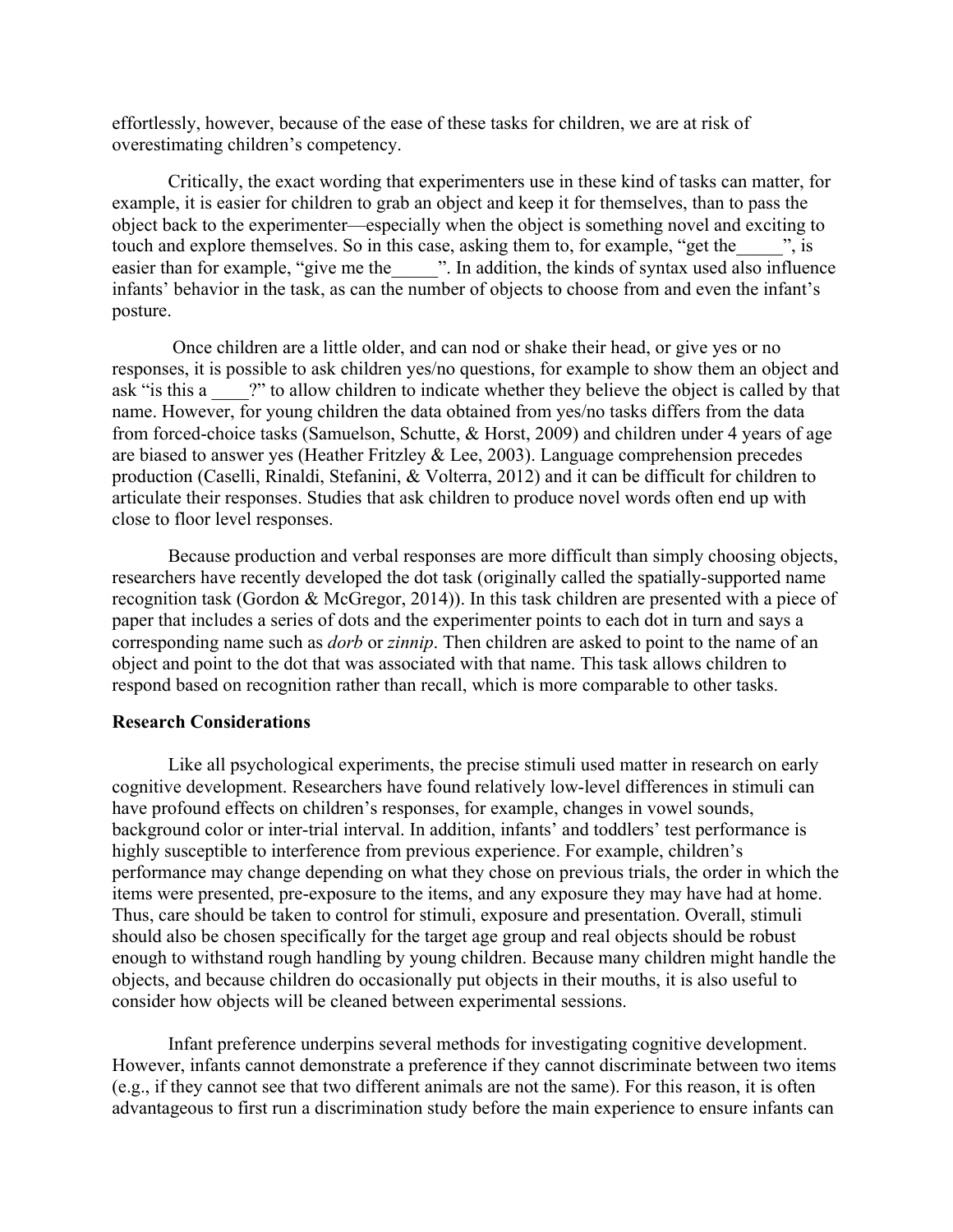discriminate between the stimuli. Infants have been shown to demonstrate either a preference for novelty (e.g., dishabituation) or a preference for familiarity. In many research designs either preference is acceptable; having a preference indicates an understanding that the two stimuli are different. Researchers argue that infants demonstrate a familiarity preference when they have not fully processed the stimuli. That is, as they continue to process something they continue to look at it. Once they have fully processed the stimulus, then they switch and demonstrate a novelty preference. This switch explains the individual differences and variability often found in infant looking-time data. Infants can fail to dishabituate because either they did not notice a change or they are fatigued, therefore many researchers include a "completely novel" test trial as the final trial in their looking studies (e.g., a vehicle after a study about cats and dogs). If infants fail to dishabituate and do not "recover" for this final trial, this pattern of behavior suggests they did not dishabituate because of fatigue. In contrast, if infants fail to dishabituate and do recover for this final trial, this pattern of behavior suggests they did not notice the difference between the test stimulus and the stimuli presented earlier. Toddlers often demonstrate a novelty bias (e.g., Mather & Plunkett, 2012; Horst et al., 2011), so stimuli need to be well-controlled. In addition, control trials with familiar items are often included to ensure effects are due to the experimental manipulation and not toddler's intrinsic novelty bias.

### **Best Practices**

Studying cognitive development in infants and toddlers is expensive, both in terms of time and money. Arranging to visit children in their homes or preschools as well as asking parents to bring children to labs involves considerable preparation and payment for transport costs. In addition, although individual experiments may only last a few minutes due to short attention spans, additional time needs to be set aside before testing to ensure children are comfortable interacting with the researcher. As a result, sample sizes can be smaller than those found in research conducted with adults. This can result in low powered experiments, which in turn can lead to both false positive and false negative results. Oakes (2017) provides a discussion of the issue and offers some solutions for the field.

Another reason research with children is expensive is because higher levels of children than adults typically fail to complete experiments. This attrition is often listed in academic publications as "fussiness" and may be due to crying, falling sleep, shyness or not engaging with the experiment in some other way. High attrition rates are *not* related to obtaining positive results (Slaughter & Suddendorf, 2007), but is one reason more extensive recruitment is required for developmental research than adult research. Depending on age and the method used, attrition rates can vary greatly. For example in ERP studies where excessive movement can be problematic, attrition rates can be as high as 25%-75% and this research becomes particularly difficult with children after the first year (Hoehl & Wahl, 2012). In infant behavioral studies, it is more typical for 20% or fewer of the participants to be excluded.

Recruiting participants can be particularly challenging for those studying cognitive development. Although the advent of social media has made targeted advertising relatively easy and affordable, there are a number of obstacles, which prevent parents from coming in to a lab. Ads need to engage parents' attention quickly, and at the right time, so consideration should be given to how and when ads are delivered. In addition, parents of young children often feel strapped for time, so any sign-up forms need to be brief and only ask a few questions. Local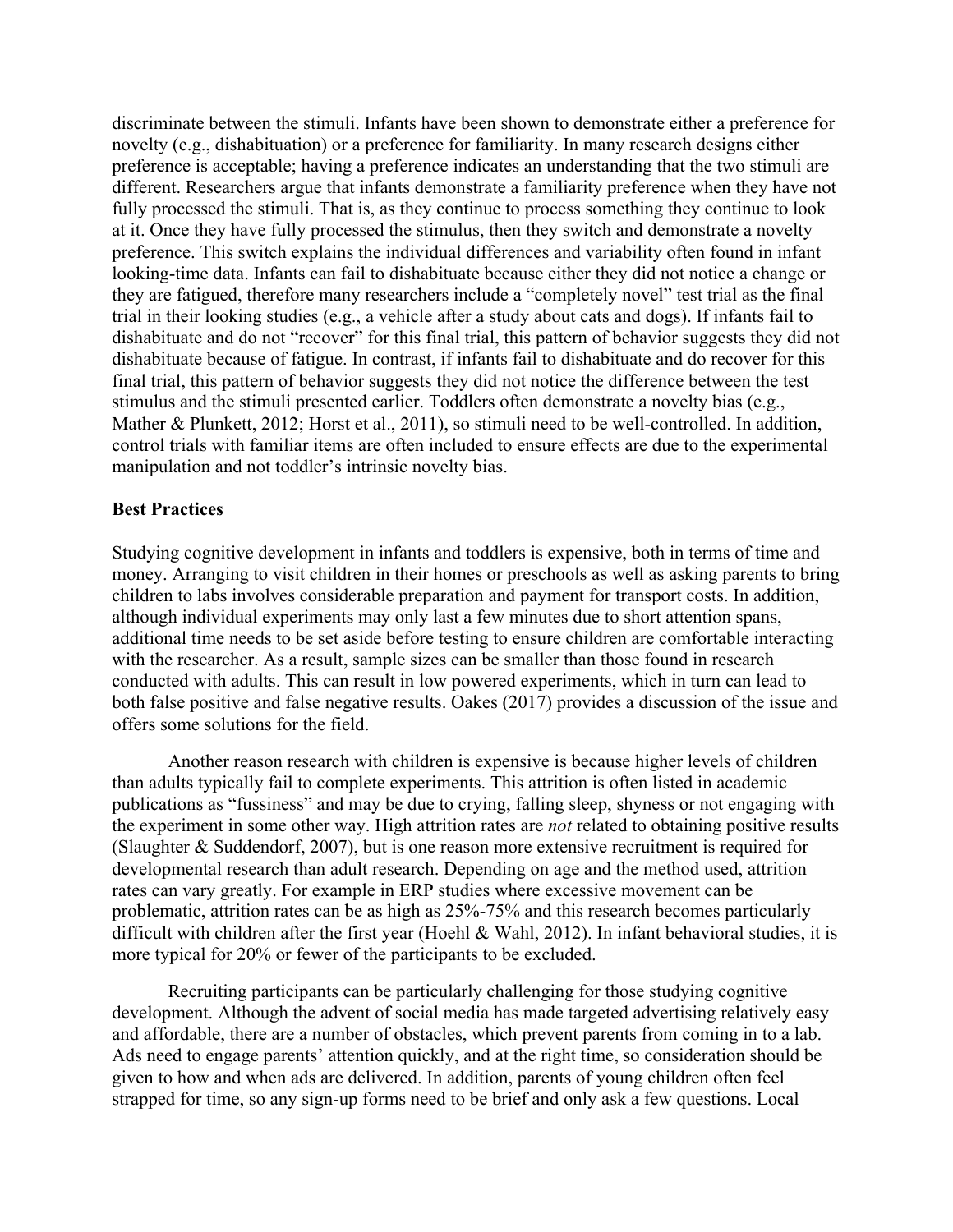daycares, playgroups, community centers or similar are often happy to host visitors, which can enable access to suitable populations and may even allow for experiments to take place on the premises, which can be very efficient for some types of data collection. However, if parents need to visit a lab, then their travel costs may need to be reimbursed. It is also customary to give children a small gift for participating, such as a cuddly toy or storybook, though some labs also use logoed t-shirts, which can also spread the word about the lab.

When scheduling experimental sessions, it is important to proactively ask parents to consider their child's routine as children who have missed a nap or just been swimming may be irritable and uncooperative, meaning a wasted journey and a negative experience for all. If working in daycare settings or preschools care should be taken to avoid causing too much disruption to the established routines, and some consideration given to the impact of the inevitable distractions in such busy environments.

For lab visits, infants and toddlers are always accompanied by a caregiver, which introduces additional methodological considerations. Parents are invested in the success of their children and are often keen to see their children perform well in experiments. Parents can even unknowingly provide cues, which could influence the validity of data. It is important to ensure experimenters strike a balance between involving parents and protecting experimental control and validity. This can be achieved by observing a few key guidelines. Parents should be provided with enough information to give informed consent, so the experimenter should brief parents on what will be required of the child, without providing explicit hypotheses. It can be helpful to politely explain to parents the importance of allowing children to complete tasks without their support to avoid any unplanned interference. For language studies, it is often helpful to tell the parent what they are or are not allowed to say (e.g., "if you need to name a toy, call it what I call it" or "you can talk about the toys, but don't name them"). It may even be necessary to provide parents with black-out glasses or headphones to ensure they cannot see or hear stimuli. Researchers who use such glasses and headphones often playback the stimuli for the parent after the experiment is completed (doing so before could provide pre-exposure to the child).

Once parents have been prepared, children should be provided with age-appropriate instructions. Instructions should be unambiguous, positive and avoid unnecessary questions. Care should be taken to ensure children are encouraged to participate, without compromising their ability to withdraw from the experiment if they wish. For example, asking a toddler "would you like to play with some toys?" is encouraging and informative for that age-group. Infants and toddlers may struggle to articulate their desire to withdraw as participants, so experimenters should err on the side of allowing their young participants to withdraw if they appear distressed. Again, attrition rates are often very high in studies with young children, but they are not indicative of the overall quality of the data (Slaughter & Suddendorf, 2007).

Inter-coder reliability is highly important because some methods for testing infants and toddlers are arguably subjective because they are coded by humans. The convention is to select a random sample of 20% of the data to be coded by a second coder, who is ideally blind to the experimental hypotheses or even to which stimuli are the target stimuli. Experiments with young children are often video-recorded not only for the initial coding, but also for coding such reliabilities. In many cases a second coder codes the footage independently and then the scores are compared. For studies in which responses are categorical and the same coders code all sessions, Cohen's Kappa can be calculated as a measure of inter-coder reliability that also takes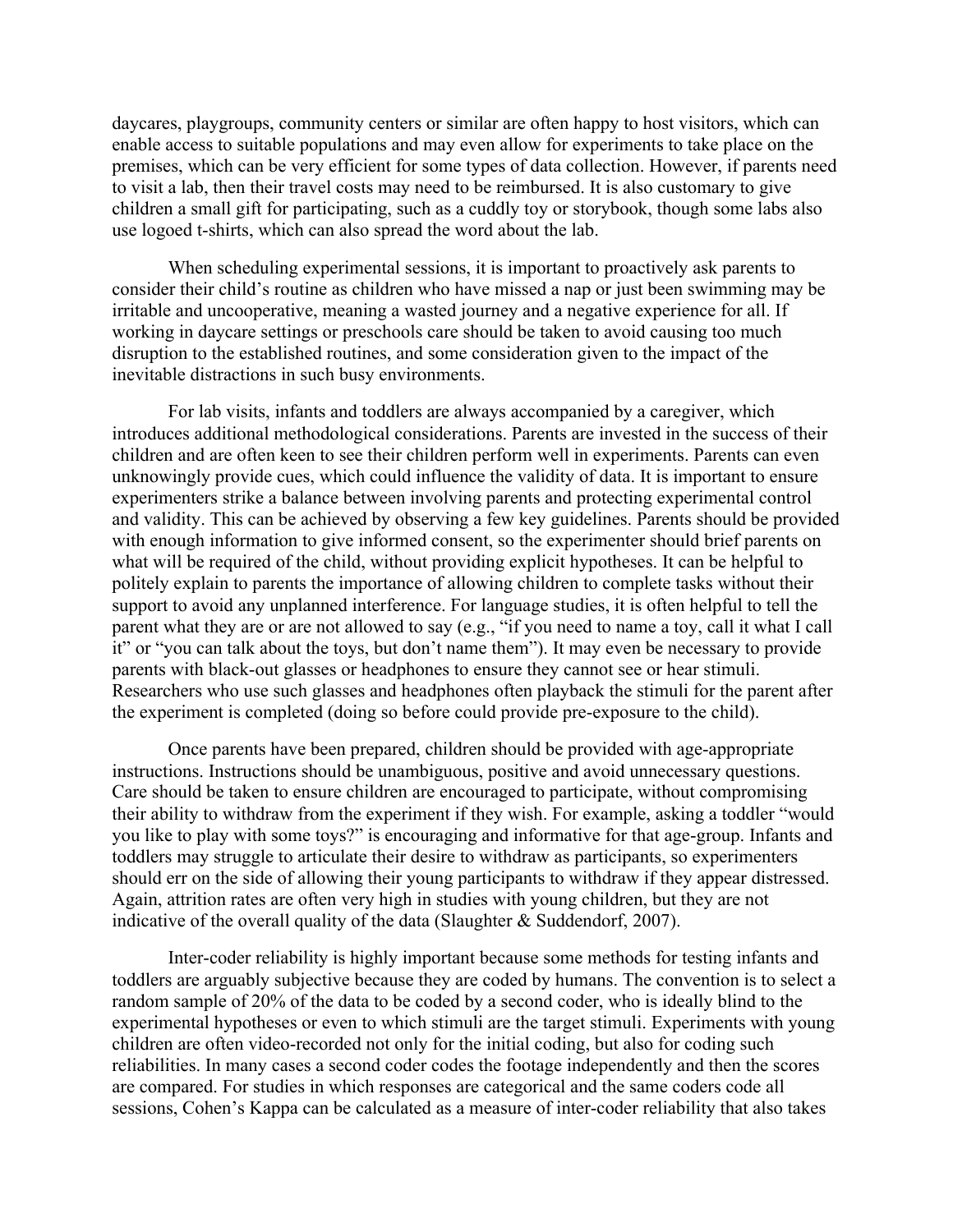into account agreement occurring by chance. However, in some cases the assumptions of Cohen's Kappa cannot be met so other measures of inter-coder reliability are used. For example, in some looking studies the looking times per trial are often correlated but also the mean difference is also reported as coders could have high correlations but consistently disagree on how long the infant looked. For forced-choice trials and sequential touching tasks inter-coder reliability is calculated as the number of times the coders agreed divided by the number of times they could have agreed (which is usually the number of trials a child answered). It is good practice to code for inter-coder reliabilities regularly over the course of the experiment and not at the very end. For example, to have a routine of coding one reliability after every 5 children are tested (but still randomly selecting which sessions to code). Coding over the course of the experiment can allow the team to catch any experimenter bias or errors before the full sample is tested. It can also help catch situations of "coder drift," when a coder becomes less reliable over time due to idiosyncrasies.

The issues discussed here outline some of the challenges of working with infants and toddlers. Despite these challenges, this kind of research is highly rewarding. It is fascinating to what a young mind learn something new and to even see that learning unfold in front of your very eyes.

#### **SEE ALSO:**

Basic research (wecad00055), Categorization in infancy (wecad00138), History of the behavior analysis of child development (wecad00049), Learning in infancy (wecad00140).

#### **References**

- Bogartz, R. S., Shinskey, J. L., & Schilling, T. H. (2000). Object permanence in five-and-a-half-monthold infants? *Infancy, 1*(4), 403-428.
- Caselli, M. C., Rinaldi, P., Stefanini, S., & Volterra, V. (2012). Early action and gesture "vocabulary" and its relation with word comprehension and production. *Child Development, 83*(2), 526-542.
- Cohen, L. B. (1976). Habituation of infant visual attention. In T. J. Tighe & R. Leaton (Eds.), *Habituation: Perspectives from child development, animal behavior and neurophysiology*. New York, NY: Lawrence Erlbaum Associates.
- Fernald, A., Zangl, R., Portillo, A. L., & Marchman, V. A. (2008). Looking while listening. In I. A. Sekerina, E. M. Fernandéz, & H. Clahsen (Eds.), *Developmental Psycholinguistics*. Philadelphia, PA: John Benjamins Publishing Company.
- Franchak, J. M., Kretch, K. S., Soska, K. C., & Adolph, K. E. (2011). Head-mounted eye-tracking: A new method to describe infant looking. *Child Development, 82*(6), 1738–1750. doi: 10.1111/j.1467- 8624.2011.01670.x
- Gordon, K. R., & McGregor, K. K. (2014). A spatially supported forced-choice recognition test reveals children's long-term memory for newly learned word forms. *Frontiers in Psychology, 5*, 164. doi: 10.3389/fpsyg.2014.00164
- Heather Fritzley, V., & Lee, K. (2003). Do young children always say yes to yes–no questions? A metadevelopmental study of the affirmation bias. *Child Development, 74*(5), 1297-1313.
- Hoehl, S., & Wahl, S. (2012). Recording infant ERP data for cognitive research. *Developmental Neuropsychology, 37*(3), 187-209. doi: 10.1080/87565641.2011.627958
- Kovack-Lesh, K. A., & Oakes, L. M. (2007). Hold your horses: How exposure to different items influences infant categorization. *Journal of Experimental Child Psychology, 98*(2), 69-93.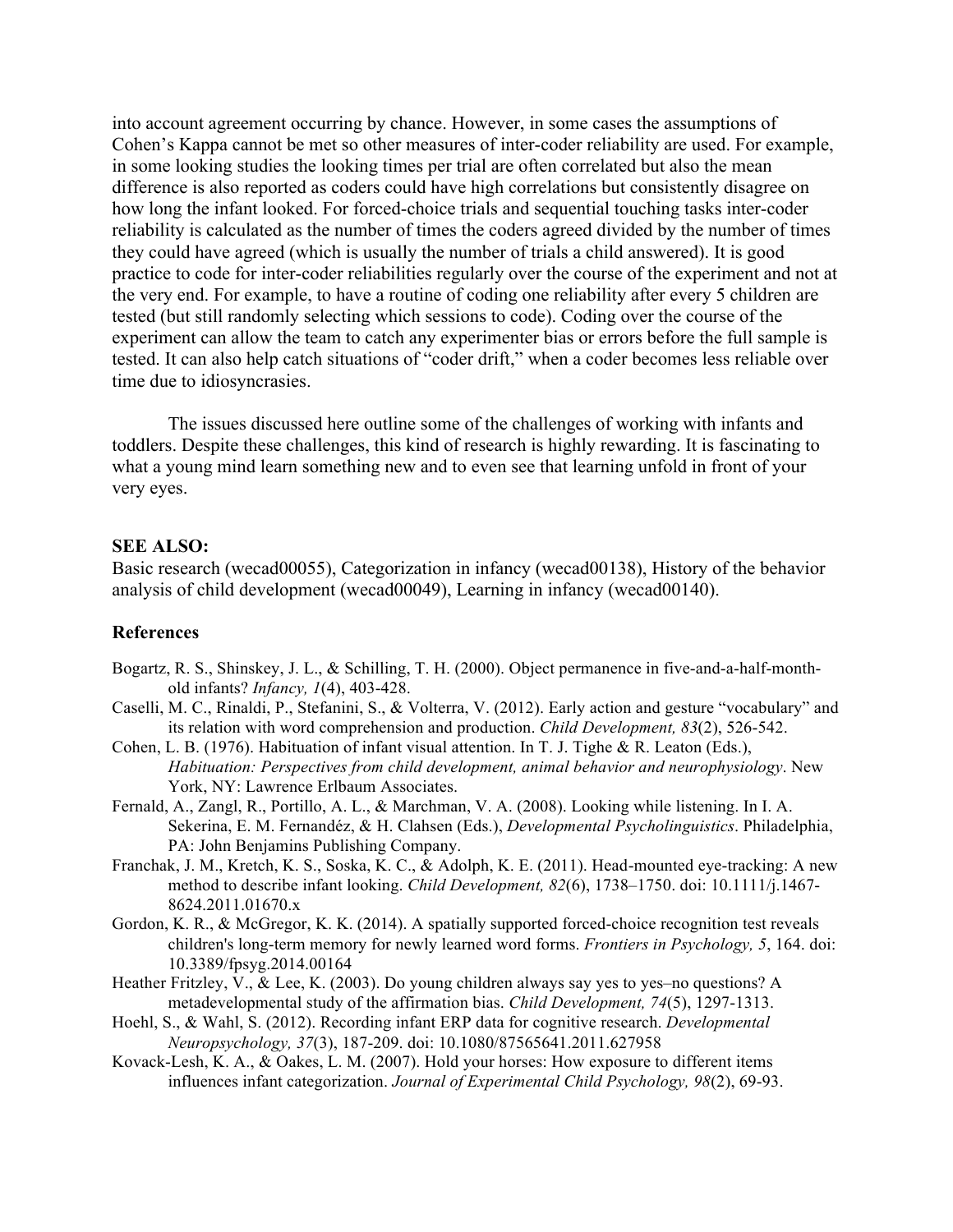- Mandler, J. M., Fivush, R., & Reznick, J. S. (1987). The development of contextual categories. *Cognitive Development., 2*(4), 339-354. doi: 10.1016/s0885-2014(87)80012-6
- Minagawa-Kawai, Y., Mori, K., Hebden, J., & Dupoux, E. (2008). Optical imaging of infants' neurocognitive development: recent advances and perspectives. *Developmental Neurobiology, 68*(6), 712-728. doi: 10.1002/dneu.20618.
- Oakes, L. M. (2017). Sample size, statistical power, and false conclusions in infant looking-time research. *Infancy, 22*(4), 436-469. doi: 10.1111/infa.12186
- Oakes, L. M., Madole, K. L., & Cohen, L. B. (1991). Infants' object examining: Habituation and categorization. *Cognitive Development, 6*(4), 377-392.
- Samuelson, L. K., Schutte, A. R., & Horst, J. S. (2009). The dynamic nature of knowledge: Insights from a dynamic field model of children's novel noun generalization. *Cognition, 110*(3), 322-345. doi: 10.1016/j.cognition.2008.10.017
- Slaughter, V., & Suddendorf, T. (2007). Participant loss due to "fussiness" in infant visual paradigms: a review of the last 20 years. *Infant Behav Dev, 30*(3), 505-514. doi: 10.1016/j.infbeh.2006.12.006
- Smith, L. B., & Yu, C. (2008). Infants rapidly learn word-referent mappings via cross-situational statistics. *Cognition, 106*(3), 1558-1568.
- Werker, J. F., Cohen, L. B., Lloyd, V. L., Casasola, M., & Stager, C. L. (1998). Acquisition of word– object associations by 14-month-old infants. *Developmental Psychology, 34*(6), 1289.
- Yu, C., & Smith, L. B. (2007). Rapid word learning under uncertainty via cross-situational statistics. *Psychological Science, 18*(5), 414-420. doi: 10.1111/j.1467-9280.2007.01915.x

#### **Further Readings**

- Cohen, L. B. (1976). Habituation of infant visual attention. In T. J. Tighe & R. Leaton (Eds.), *Habituation: Perspectives from child development, animal behavior and neurophysiology*. New York, NY: Lawrence Erlbaum Associates.
- Oakes, L. M. (2012). Special Issue: Advances in eye tracking in infancy research. Infancy, 17(1), 1-140.
- Oakes, L. M. (2017). Sample size, statistical power, and false conclusions in infant looking-time research. Infancy, 22(4), 436-469. doi:10.1111/infa.
- Slaughter, V., & Suddendorf, T. (2007). Participant loss due to "fussiness" in infant visual paradigms: a review of the last 20 years. Infant Behav Dev, 30(3), 505-514. doi:10.1016/j.infbeh.2006.12.006

#### **Author Biographies**

Jessica S. Horst (Ph.D., The University of Iowa, 2007) is a developmental psychologist and reader at The University of Sussex and Director of the WORD Lab. Her research focuses on cognitive and perceptual factors that support young children's memories for newly learned words. Her basic research methods have inspired community interventions that successfully promote word learning from repeated storybook reading. She is an editor of The International Handbook of Language Acquisition (2019, Routledge) and author of The Psychology Research Companion: From Student Project to Working Life (2015, Routledge), along with dozens of empirical articles on early language acquisition and categorization.